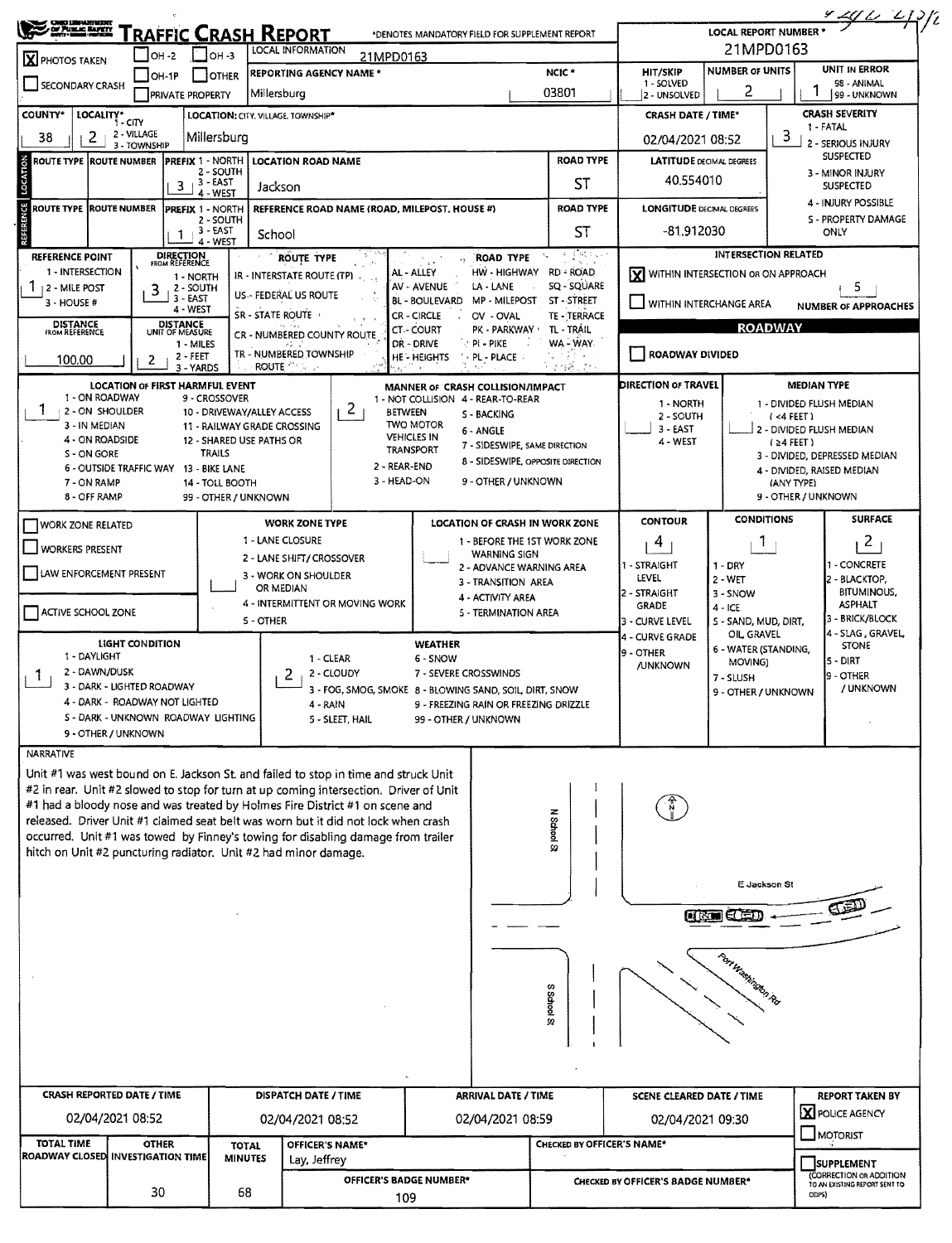|                                                                      | <b>OHO DEPARTMENT</b><br>OF PUBLIC BARRY                                                   |                                                             | <b>LOCAL REPORT NUMBER</b>                                              |                                                                             |                                                   |                                                     |                                      |                                                           |  |  |  |  |  |
|----------------------------------------------------------------------|--------------------------------------------------------------------------------------------|-------------------------------------------------------------|-------------------------------------------------------------------------|-----------------------------------------------------------------------------|---------------------------------------------------|-----------------------------------------------------|--------------------------------------|-----------------------------------------------------------|--|--|--|--|--|
|                                                                      |                                                                                            |                                                             | 21MPD0163                                                               |                                                                             |                                                   |                                                     |                                      |                                                           |  |  |  |  |  |
| UNIT#                                                                | OWNER NAME: LAST, FIRST, MIDDLE (CI SAME AS DRIVER)                                        |                                                             | DAMAGE                                                                  |                                                                             |                                                   |                                                     |                                      |                                                           |  |  |  |  |  |
|                                                                      | RABER, SAMANTHA, J                                                                         |                                                             |                                                                         | DAMAGE SCALE                                                                |                                                   |                                                     |                                      |                                                           |  |  |  |  |  |
|                                                                      | OWNER ADDRESS: STREET, CITY, STATE, ZIP ( C SAME AS DRIVER)                                |                                                             | 1 - NONE<br>4<br>2 - MINOR DAMAGE                                       | 3 - FUNCTIONAL DAMAGE<br>4 - DISABLING DAMAGE                               |                                                   |                                                     |                                      |                                                           |  |  |  |  |  |
|                                                                      | 1315 N MAIN ST, KILLBUCK, OH, 44637<br>COMMERCIAL CARRIER: NAME, ADDRESS, CITY, STATE, ZIP |                                                             |                                                                         |                                                                             |                                                   | COMMERCIAL CARRIER PHONE: INCLUDE AREA CODE         |                                      | 9 - UNKNOWN                                               |  |  |  |  |  |
|                                                                      |                                                                                            |                                                             |                                                                         |                                                                             |                                                   |                                                     | <b>DAMAGED AREA(S)</b>               |                                                           |  |  |  |  |  |
|                                                                      | LP STATE   LICENSE PLATE #                                                                 |                                                             | <b>VEHICLE IDENTIFICATION #</b>                                         |                                                                             | <b>VEHICLE YEAR</b>                               | <b>VEHICLE MAKE</b>                                 |                                      | <b>INDICATE ALL THAT APPLY</b>                            |  |  |  |  |  |
| OН                                                                   | K415481                                                                                    |                                                             | JT8BF22G7V5003502                                                       |                                                                             | 1997                                              | <b>LEXUS</b>                                        |                                      |                                                           |  |  |  |  |  |
| <b>INSURANCE COMPANY</b><br><b>INSURANCE</b><br>XIVERIFIED<br>TREXIS |                                                                                            |                                                             | <b>INSURANCE POLICY #</b><br>1134014733994                              |                                                                             | <b>COLOR</b>                                      | <b>VEHICLE MODEL</b>                                |                                      |                                                           |  |  |  |  |  |
| <b>TYPE OF USE</b>                                                   |                                                                                            |                                                             | US DOT #                                                                |                                                                             | <b>BLK</b><br>TOWED BY: COMPANY NAME              | ES                                                  |                                      |                                                           |  |  |  |  |  |
| IN EMERGENCY<br>COMMERCIAL<br>GOVERNMENT<br><b>RESPONSE</b>          |                                                                                            |                                                             |                                                                         |                                                                             | <b>FINNEYS</b>                                    |                                                     |                                      |                                                           |  |  |  |  |  |
| <b>INTERLOCK</b>                                                     |                                                                                            | # OCCUPANTS                                                 | VEHICLE WEIGHT GVWR/GCWR<br>1 - s10K LBS.                               | <b>HAZARDOUS MATERIAL</b><br>IMATERIAL<br>CLASS <sup>#</sup><br>PLACARD ID# |                                                   |                                                     |                                      |                                                           |  |  |  |  |  |
| DEVICE<br><b>EQUIPPED</b>                                            | HIT/SKIP UNIT                                                                              |                                                             | 2 - 10.001 - 26K LBS.<br>$3 - 26K$ LBS.                                 |                                                                             | RELEASED<br>PLACARD                               |                                                     |                                      |                                                           |  |  |  |  |  |
|                                                                      | 1 - PASSENGER CAR                                                                          | 6 - VAN (9-15 SEATS)                                        | 12 - GOLF CART                                                          |                                                                             | 18 - LIMO (LIVERY VEHICLE)                        | 23 - PEDESTRIAN/SKATER                              |                                      |                                                           |  |  |  |  |  |
|                                                                      | 2 - PASSENGER VAN<br>(MINIVAN)                                                             | 7 - MOTORCYCLE 2-WHEELED<br><b>8 - MOTORCYCLE 3-WHEELED</b> | 13 - SNOWMOBILE<br>14 - SINGLE UNIT                                     |                                                                             | 19 - BUS (16+ PASSENGERS)                         | 24 - WHEELCHAIR (ANY TYPE)                          |                                      |                                                           |  |  |  |  |  |
|                                                                      | UNIT TYPE 3 - SPORT UTILITY<br>VEHICLE                                                     | 9 - AUTOCYCLE                                               | TRUCK                                                                   | 20 - OTHER VEHICLE<br>21 - HEAVY EQUIPMENT                                  |                                                   | 25 - OTHER NON-MOTORIST<br>26 - BICYCLE             |                                      |                                                           |  |  |  |  |  |
|                                                                      | 4 - PICK UP                                                                                | 10 - MOPED OR MOTORIZED<br><b>BICYCLE</b>                   | 1S - SEMI-TRACTOR<br>16 - FARM EQUIPMENT                                |                                                                             | 22 - ANIMAL WITH RIDER OR<br>ANIMAL-DRAWN VEHICLE | 27 - TRAIN                                          |                                      |                                                           |  |  |  |  |  |
|                                                                      | 5 - CARGO VAN<br>(ATV/UTV)                                                                 | 11 - ALL TERRAIN VEHICLE                                    | 17 - MOTORHOME                                                          |                                                                             |                                                   | 99 - UNKNOWN OR HIT/SKIP                            |                                      |                                                           |  |  |  |  |  |
|                                                                      | # OF TRAILING UNITS                                                                        |                                                             |                                                                         |                                                                             |                                                   |                                                     |                                      | 12                                                        |  |  |  |  |  |
|                                                                      | WAS VEHICLE OPERATING IN AUTONOMOUS<br>MODE WHEN CRASH OCCURRED?                           |                                                             | 0 - NO AUTOMATION                                                       |                                                                             | 3 - CONDITIONAL AUTOMATION 9 - UNKNOWN            |                                                     |                                      | $\mathbf{12}$                                             |  |  |  |  |  |
| 2                                                                    |                                                                                            |                                                             | 0<br>1 - DRIVER ASSISTANCE                                              |                                                                             | 4 - HIGH AUTOMATION                               |                                                     |                                      | n<br>10                                                   |  |  |  |  |  |
|                                                                      | 1 - YES 2 - NO 9 - OTHER / UNKNOWN                                                         |                                                             | AUTONOMOUS 2 - PARTIAL AUTOMATION 5 - FULL AUTOMATION<br>MODE LEVEL     |                                                                             |                                                   |                                                     |                                      | ٠                                                         |  |  |  |  |  |
|                                                                      | 1 - NONE                                                                                   | 6 - BUS - CHARTER/TOUR                                      | 11 - FIRE                                                               | <b>16 - FARM</b>                                                            |                                                   | 21 - MAIL CARRIER                                   |                                      | 8                                                         |  |  |  |  |  |
|                                                                      | $2 - TAXI$<br>3 - ELECTRONIC RIDE                                                          | 7 - BUS - INTERCITY<br><b>8 - BUS - SHUTTLE</b>             | 12 - MILITARY<br>13 - POLICE                                            |                                                                             | 17 - MOWING<br>18 - SNOW REMOVAL                  | 99 - OTHER / UNKNOWN                                |                                      |                                                           |  |  |  |  |  |
| <b>SPECIAL</b>                                                       | <b>SHARING</b><br><b>FUNCTION 4 - SCHOOL TRANSPORT</b>                                     | 9 - BUS - OTHER                                             | <b>14 - PUBLIC UTILITY</b>                                              |                                                                             | 19 - TOWING                                       |                                                     |                                      |                                                           |  |  |  |  |  |
|                                                                      | S - BUS - TRANSIT/COMMUTER                                                                 | 10 - AMBULANCE                                              | 15 - CONSTRUCTION EQUIP.                                                |                                                                             | 20 - SAFETY SERVICE<br><b>PATROL</b>              |                                                     |                                      | 12<br>12                                                  |  |  |  |  |  |
| 1                                                                    | 1 - NO CARGO BODY TYPE                                                                     | 4 - LOGGING                                                 | 7 - GRAIN/CHIPS/GRAVEL                                                  | 11 - DUMP                                                                   |                                                   | 99 - OTHER / UNKNOWN                                |                                      |                                                           |  |  |  |  |  |
| <b>CARGO</b>                                                         | / NOT APPLICABLE<br>$2 - 8US$                                                              | S - INTERMODAL<br><b>CONTAINER CHASSIS</b>                  | $B - POLE$<br>9 - CARGO TANK                                            | 12 - CONCRETE MIXER<br>13 - AUTO TRANSPORTER                                |                                                   |                                                     |                                      | 參<br>нти<br>9<br>в<br>3                                   |  |  |  |  |  |
| <b>BODY</b><br><b>TYPE</b>                                           | 3 - VEHICLE TOWING<br>ANOTHER MOTOR VEHICLE                                                | 6 - CARGOVAN<br>/ENCLOSED BOX                               | 10 - FLAT BED                                                           |                                                                             | 14 - GARBAGE/REFUSE                               |                                                     |                                      | ⊕                                                         |  |  |  |  |  |
| 1                                                                    | 1 - TURN SIGNALS                                                                           | 4 - BRAKES                                                  | 7 - WORN OR SLICK TIRES                                                 |                                                                             | 9 - MOTOR TROUBLE                                 | 99 - OTHER / UNKNOWN                                |                                      | Θ                                                         |  |  |  |  |  |
| <b>VEHICLE</b>                                                       | 2 - HEAD LAMPS                                                                             | S - STEERING                                                | 8 - TRAILER EQUIPMENT<br>DEFECTIVE                                      |                                                                             | 10 - DISABLED FROM PRIOR<br><b>ACCIDENT</b>       |                                                     |                                      |                                                           |  |  |  |  |  |
| <b>DEFECTS</b>                                                       | 3 - TAIL LAMPS                                                                             | <b>6 - TIRE BLOWOUT</b>                                     |                                                                         |                                                                             |                                                   |                                                     | - NO DAMAGE [0]                      | UNDERCARRIAGE [ 14 ]                                      |  |  |  |  |  |
|                                                                      | 1 - INTERSECTION -                                                                         | 4 - MIDBLOCK -                                              | 7 - SHOULDER/ROADSIDE                                                   |                                                                             | 10 - DRIVEWAY ACCESS                              | 99 - OTHER / UNKNOWN                                | $\Box$ - TOP [ 13 ]                  |                                                           |  |  |  |  |  |
| NON-                                                                 | MARKED CROSSWALK<br>2 - INTERSECTION -                                                     | MARKED CROSSWALK<br>S - TRAVEL LANE -                       | <b>B-SIDEWALK</b><br>9 - MEDIAN/CROSSING                                |                                                                             | 11 - SHARED USE PATHS<br>OR TRAILS                |                                                     |                                      | <b>ALL AREAS</b> [15]                                     |  |  |  |  |  |
| MOTORIST<br>LOCATION                                                 | UNMARKED CROSSWALK<br>3 - INTERSECTION - OTHER                                             | OTHER LOCATION<br>6 - BICYCLE LANE                          | <b>ISLAND</b>                                                           |                                                                             | 12 - FIRST RESPONDER<br>AT INCIDENT SCENE         |                                                     | $\Box$ - UNIT NOT AT SCENE [16]      |                                                           |  |  |  |  |  |
|                                                                      | 1 - NON-CONTACT                                                                            | 1 - STRAIGHT AHEAD                                          | 9 - LEAVING TRAFFIC                                                     |                                                                             | 15 - WALKING, RUNNING,                            | 21 - STANDING OUTSIDE<br>DISABLED VEHICLE           |                                      | INITIAL POINT OF CONTACT                                  |  |  |  |  |  |
| 3                                                                    | 2 - NON-COLLISION                                                                          | 2 - BACKING<br>3 - CHANGING LANES                           | LANE<br>10 - PARKED                                                     |                                                                             | JOGGING, PLAYING<br>16 - WORKING                  | 99 - OTHER / UNKNOWN                                | 0 - NO DAMAGE<br>14 - UNDERCARRIAGE  |                                                           |  |  |  |  |  |
| <b>ACTION</b>                                                        | 3 - STRIKING                                                                               | 4 - OVERTAKING/PASSING<br>PRE-CRASH 5 - MAKING RIGHT TURN   | 11 - SLOWING OR STOPPED<br>IN TRAFFIC                                   |                                                                             | 17 - PUSHING VEHICLE<br>18 - APPROACHING OR       |                                                     | 12                                   | 1-12 - REFER TO UNIT 15 - VEHICLE NOT AT SCENE<br>DIAGRAM |  |  |  |  |  |
|                                                                      | 4 - STRUCK<br><b>5 - 8OTH STRIKING</b>                                                     | <b>ACTIONS 6 - MAKING LEFT TURN</b><br>7 - MAKING U-TURN    | 12 - DRIVERLESS<br>13 - NEGOTIATING A CURVE                             |                                                                             | LEAVING VEHICLE<br>19 - STANDING                  |                                                     | 13 - TOP                             | 99 - UNKNOWN                                              |  |  |  |  |  |
|                                                                      | & STRUCK                                                                                   | 8 - ENTERING TRAFFIC                                        | 14 - ENTERING OR CROSSING 20 - OTHER NON-MOTORIST                       |                                                                             |                                                   |                                                     | TRAFFIC                              |                                                           |  |  |  |  |  |
|                                                                      | 9 - OTHER / UNKNOWN<br>1 - NONE                                                            | LANE                                                        | SPECIFIED LOCATION<br>8 - FOLLOWING TOO CLOSE 13 - IMPROPER START FROM  |                                                                             | 18 - OPERATING DEFECTIVE                          | 23 - OPENING DOOR INTO                              | <b>TRAFFICWAY FLOW</b>               | <b>TRAFFIC CONTROL</b>                                    |  |  |  |  |  |
|                                                                      | 2 - FAILURE TO YIELD<br>3 - RAN RED LIGHT                                                  | /ACDA<br>9 - IMPROPER LANE                                  | A PARKED POSITION<br>14 - STOPPED OR PARKED                             |                                                                             | EQUIPMENT<br>19 - LOAD SHIFTING                   | <b>ROADWAY</b><br>99 - OTHER IMPROPER               | 1 - ONE-WAY                          | 1 - ROUNDABOUT 4 - STOP SIGN                              |  |  |  |  |  |
| 8                                                                    | 4 - RAN STOP SIGN                                                                          | <b>CHANGE</b>                                               | <b>ILLEGALLY</b>                                                        |                                                                             | /FALLING/SPILLING                                 | <b>ACTION</b>                                       | 2 - TWO-WAY<br>2                     | 2 - SIGNAL<br><b>S-YIELD SIGN</b><br>6                    |  |  |  |  |  |
|                                                                      | S - UNSAFE SPEED<br>CONTRIBUTING 6 - IMPROPER TURN                                         | 10 - IMPROPER PASSING<br>11 - DROVE OFF ROAD                | 15 - SWERVING TO AVOID<br>16 - WRONG WAY                                |                                                                             | 20 - IMPROPER CROSSING<br>21 - LYING IN ROADWAY   |                                                     |                                      | 3 - FLASHER<br><b>6 - NO CONTROL</b>                      |  |  |  |  |  |
|                                                                      | CIRCUMSTANCES 7 - LEFT OF CENTER                                                           | 12 - IMPROPER BACKING                                       | 17 - VISION OBSTRUCTION                                                 |                                                                             | 22 - NOT DISCERNIBLE                              |                                                     | # OF THROUGH LANES<br><b>ON ROAD</b> | <b>RAIL GRADE CROSSING</b><br>1 - NOT INVLOVED            |  |  |  |  |  |
|                                                                      | <b>SEOUENCE OF EVENTS</b>                                                                  |                                                             |                                                                         |                                                                             |                                                   |                                                     | 2                                    | 2 - INVOLVED-ACTIVE CROSSING                              |  |  |  |  |  |
| 20                                                                   | t manazarata<br>1 - OVERTURN/ROLLOVER                                                      | 7 - SEPARATION OF UNITS                                     | <b>EVENTS</b><br>12 - DOWNHILL RUNAWAY                                  |                                                                             | 19 - ANIMAL -OTHER                                | ng masa strait Chain non<br>23 - STRUCK BY FALLING, |                                      | 3 - INVOLVED-PASSIVE CROSSING                             |  |  |  |  |  |
|                                                                      | 2 - FIRE/EXPLOSION<br>3 - IMMERSION                                                        | 8 - RAN OFF ROAD RIGHT<br>9 - RAN OFF ROAD LEFT             | 13 - OTHER NON-COLLISION 20 - MOTOR VEHICLE IN<br>14 - PEDESTRIAN       |                                                                             | TRANSPORT                                         | SHIFTING CARGO OR<br>ANYTHING SET IN                |                                      | UNIT / NON-MOTORIST DIRECTION                             |  |  |  |  |  |
| $\mathbf{2}$                                                         | 4 - JACKKNIFE<br>5 - CARGO / EQUIPMENT                                                     | 10 - CROSS MEDIAN<br>11 - CROSS CENTERLINE -                | 1S - PEDALCYCLE<br>16 - RAILWAY VEHICLE                                 |                                                                             | 21 - PARKED MOTOR<br>VEHICLE                      | MOTION BY A MOTOR<br>VEHICLE                        |                                      | 5 - NORTHEAST<br>1 - NORTH                                |  |  |  |  |  |
|                                                                      | LOSS OR SHIFT                                                                              | OPPOSITE DIRECTION                                          | 17 - ANIMAL - FARM                                                      |                                                                             | 22 - WORK ZONE                                    | 24 - OTHER MOVABLE<br>OBJECT                        |                                      | 2 - SOUTH<br>6 - NORTHWEST<br>3 - EAST<br>7 - SOUTHEAST   |  |  |  |  |  |
| 3                                                                    | 6 - EQUIPMENT FAILURE                                                                      | OF TRAVEL                                                   | 18 - ANIMAL - DEER                                                      |                                                                             | MAINTENANCE<br><b>EQUIPMENT</b>                   |                                                     | $FROM$ 3<br>TO !                     | 4 - WEST<br>8 - SOUTHWEST                                 |  |  |  |  |  |
|                                                                      | 25 - IMPACT ATTENUATOR 31 - GUARDRAIL END                                                  |                                                             | <b>COLLISION WITH FIXED OBJECT - STRUCK.</b><br>3B - OVERHEAD SIGN POST |                                                                             | 45 - EMBANKMENT                                   | 52 - BUILDING                                       |                                      | 9 - OTHER / UNKNOWN                                       |  |  |  |  |  |
|                                                                      | / CRASH CUSHION<br>26 - BRIDGE OVERHEAD                                                    | 32 - PORTABLE BARRIER<br>33 - MEDIAN CABLE BARRIER          | 39 - LIGHT / LUMINARIES<br><b>SUPPORT</b>                               | 46 - FENCE                                                                  | 47 - MAILBOX                                      | 53 - TUNNEL<br>54 - OTHER FIXED                     | UNIT SPEED                           | DETECTED SPEED                                            |  |  |  |  |  |
| 5                                                                    | <b>STRUCTURE</b><br>27 - BRIDGE PIER OR                                                    | 34 - MEDIAN GUARDRAIL<br><b>BARRIER</b>                     | 40 - UTILITY POLE<br>41 - OTHER POST, POLE                              | 48 - TREE                                                                   | 49 - FIRE HYDRANT                                 | OBJECT<br>99 - OTHER / UNKNOWN                      | 35                                   | 1 - STATED / ESTIMATED SPEED                              |  |  |  |  |  |
|                                                                      | ABUTMENT                                                                                   | 35 - MEDIAN CONCRETE                                        | OR SUPPORT                                                              |                                                                             | 50 - WORK ZONE<br>MAINTENANCE                     |                                                     |                                      |                                                           |  |  |  |  |  |
|                                                                      | 28 - BRIDGE PARAPET<br>29 - BRIDGE RAIL                                                    | <b>BARRIER</b>                                              | 42 - CULVERT<br>36 - MEDIAN OTHER BARRIER 43 - CURB                     |                                                                             | POSTED SPEED                                      | 2 - CALCULATED / EDR                                |                                      |                                                           |  |  |  |  |  |
|                                                                      | 30 - GUARDRAIL FACE                                                                        | 37 - TRAFFIC SIGN POST                                      | 44 - DITCH                                                              | 51 - WALL                                                                   |                                                   |                                                     | 35                                   | 3 - UNDETERMINED                                          |  |  |  |  |  |
|                                                                      | FIRST HARMFUL EVENT                                                                        |                                                             | <b>MOST HARMFUL EVENT</b>                                               |                                                                             |                                                   |                                                     |                                      |                                                           |  |  |  |  |  |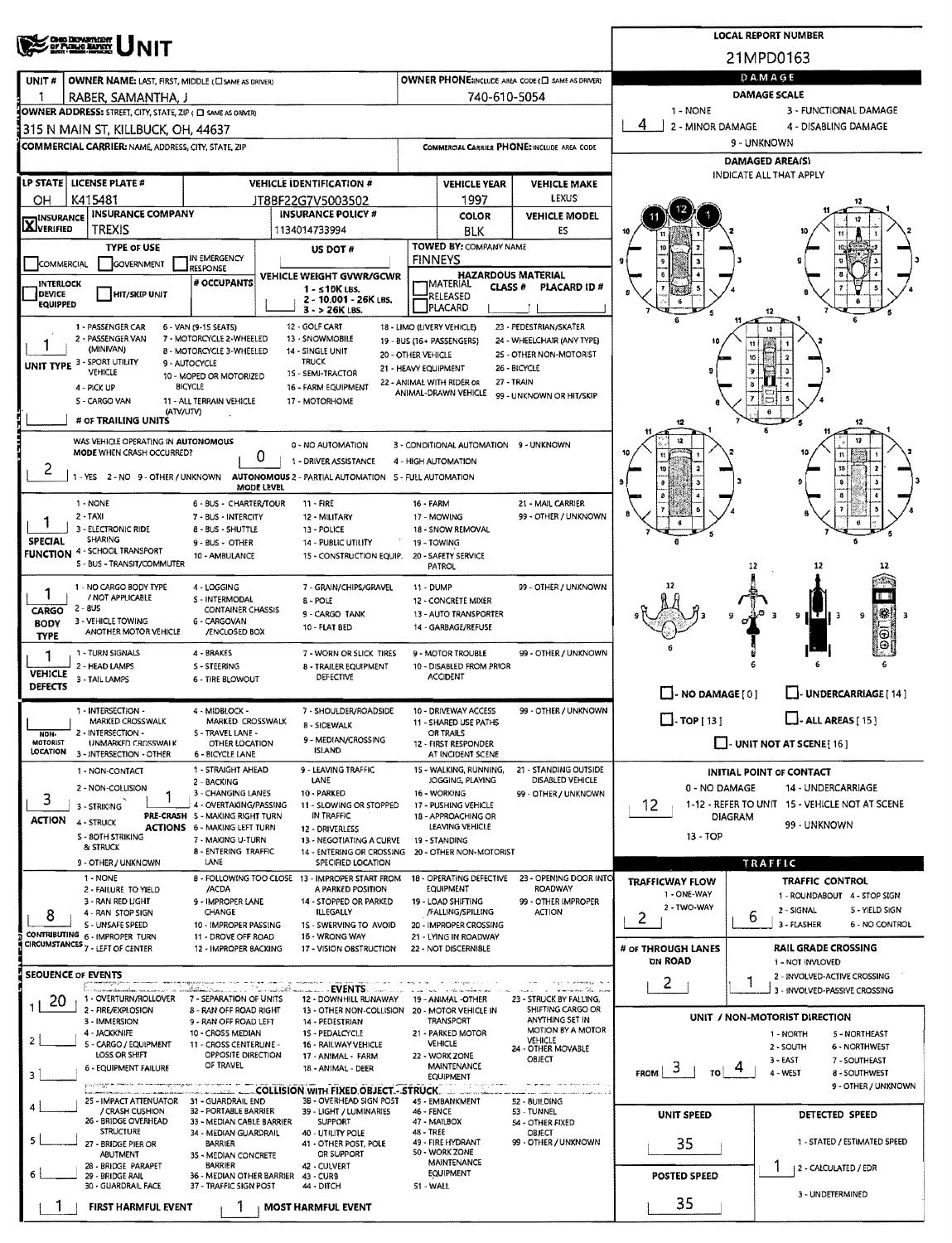|                                                       | <b>CHIO DEPARTMENT</b><br>OF PUBLIC BAFKTE                                                                      |                                                                        | <b>LOCAL REPORT NUMBER</b>                          |                                                |                                                               |                                                       |                                                                |                                                                    |  |  |  |  |  |
|-------------------------------------------------------|-----------------------------------------------------------------------------------------------------------------|------------------------------------------------------------------------|-----------------------------------------------------|------------------------------------------------|---------------------------------------------------------------|-------------------------------------------------------|----------------------------------------------------------------|--------------------------------------------------------------------|--|--|--|--|--|
|                                                       | NIT                                                                                                             |                                                                        | 21MPD0163                                           |                                                |                                                               |                                                       |                                                                |                                                                    |  |  |  |  |  |
| UNIT#                                                 | OWNER NAME: LAST, FIRST, MIDDLE (E) SAME AS ORIVERY                                                             |                                                                        |                                                     |                                                |                                                               | OWNER PHONE:RICLUDE AREA CODE (E) SAME AS DRIVERY     | DAMAGE                                                         |                                                                    |  |  |  |  |  |
| 2                                                     | MILLER, MAHLON, L                                                                                               |                                                                        |                                                     |                                                | 330-204-2119                                                  |                                                       | <b>DAMAGE SCALE</b><br>$1 - NONE$<br>3 - FUNCTIONAL DAMAGE     |                                                                    |  |  |  |  |  |
|                                                       | OWNER ADDRESS: STREET, CITY, STATE, ZIP ( C) SAME AS DRIVERY<br>13302 SANDUSKY DR SW, BEACH CITY, OH, 44608     |                                                                        |                                                     |                                                |                                                               |                                                       | 2<br>2 - MINOR DAMAGE                                          | 4 - DISABLING DAMAGE                                               |  |  |  |  |  |
|                                                       | <b>COMMERCIAL CARRIER: NAME, ADDRESS, CITY, STATE, ZIP</b>                                                      |                                                                        |                                                     |                                                |                                                               | COMMERCIAL CARRIER PHONE: INCLUDE AREA CODE           | 9 - UNKNOWN                                                    |                                                                    |  |  |  |  |  |
|                                                       |                                                                                                                 |                                                                        |                                                     |                                                |                                                               |                                                       | <b>DAMAGED AREA(S)</b>                                         |                                                                    |  |  |  |  |  |
|                                                       | LP STATE   LICENSE PLATE #                                                                                      |                                                                        | <b>VEHICLE IDENTIFICATION #</b>                     |                                                | <b>VEHICLE YEAR</b>                                           | <b>VEHICLE MAKE</b>                                   |                                                                | INDICATE ALL THAT APPLY                                            |  |  |  |  |  |
| OН                                                    | <b>HVN6966</b><br><b>INSURANCE COMPANY</b>                                                                      |                                                                        | 5TFHW5F17FX424192<br><b>INSURANCE POLICY #</b>      |                                                | 2015                                                          | <b>TOYOTA</b>                                         | 12                                                             |                                                                    |  |  |  |  |  |
| <b>INSURANCE</b><br><b>X</b> VERIFIED                 | ERIE                                                                                                            |                                                                        | Q057250290                                          |                                                | <b>COLOR</b><br><b>BRZ</b>                                    | <b>VEHICLE MODEL</b><br><b>TACOMA</b>                 | 10                                                             |                                                                    |  |  |  |  |  |
|                                                       | <b>TYPE OF USE</b>                                                                                              |                                                                        | US DOT#                                             |                                                | <b>TOWED BY: COMPANY NAME</b>                                 |                                                       |                                                                |                                                                    |  |  |  |  |  |
| COMMERCIAL                                            | GOVERNMENT                                                                                                      | IN EMERGENCY<br>RESPONSE                                               | VEHICLE WEIGHT GVWR/GCWR                            |                                                |                                                               | <b>HAZARDOUS MATERIAL</b>                             |                                                                |                                                                    |  |  |  |  |  |
| <b>INTERLOCK</b><br><b>DEVICE</b>                     | HIT/SKIP UNIT                                                                                                   | # OCCUPANTS                                                            | $1 - s10K$ LBS.                                     |                                                | <b>TMATERIAL</b><br>RELEASED                                  | CLASS #<br><b>PLACARD ID#</b>                         |                                                                |                                                                    |  |  |  |  |  |
| <b>EQUIPPED</b>                                       |                                                                                                                 |                                                                        | 2 - 10.001 - 26K LBS.<br>3 - > 26K LBS.             |                                                | PLACARD                                                       |                                                       | 5                                                              |                                                                    |  |  |  |  |  |
|                                                       | 1 - PASSENGER CAR<br>2 - PASSENGER VAN                                                                          | 6 - VAN (9-15 SEATS)<br>7 - MOTORCYCLE 2-WHEELED                       | 12 - GOLF CART<br>13 - SNOWMOBILE                   |                                                | 18 - LIMO (LIVERY VEHICLE)                                    | 23 - PEDESTRIAN/SKATER                                |                                                                |                                                                    |  |  |  |  |  |
| 4                                                     | (MINIVAN)                                                                                                       | 8 - MOTORCYCLE 3-WHEELED                                               | 14 - SINGLE UNIT                                    | 20 - OTHER VEHICLE                             | 19 - BUS (16+ PASSENGERS)                                     | 24 - WHEELCHAIR (ANY TYPE)<br>25 - OTHER NON-MOTORIST |                                                                |                                                                    |  |  |  |  |  |
|                                                       | UNIT TYPE 3 - SPORT UTILITY<br><b>VEHICLE</b>                                                                   | 9 - AUTOCYCLE<br>10 - MOPED OR MOTORIZED                               | TRUCK<br>15 - SEMI-TRACTOR                          | 21 - HEAVY EQUIPMENT                           | 22 - ANIMAL WITH RIDER OR                                     | 26 - BICYCLE<br>27 - TRAIN                            |                                                                |                                                                    |  |  |  |  |  |
|                                                       | <b>BICYCLE</b><br>4 - PICK UP<br>S - CARGO VAN<br>11 - ALL TERRAIN VEHICLE                                      |                                                                        |                                                     |                                                |                                                               |                                                       |                                                                |                                                                    |  |  |  |  |  |
|                                                       | (ATV/UTV)<br># OF TRAILING UNITS                                                                                |                                                                        | 17 - MOTORHOME                                      |                                                |                                                               |                                                       | 12                                                             | 12                                                                 |  |  |  |  |  |
|                                                       | WAS VEHICLE OPERATING IN AUTONOMOUS                                                                             |                                                                        | 0 - NO AUTOMATION                                   |                                                |                                                               |                                                       |                                                                |                                                                    |  |  |  |  |  |
|                                                       | MODE WHEN CRASH OCCURRED?                                                                                       |                                                                        | 0<br>1 - DRIVER ASSISTANCE                          |                                                | 3 - CONDITIONAL AUTOMATION 9 - UNKNOWN<br>4 - HIGH AUTOMATION |                                                       |                                                                |                                                                    |  |  |  |  |  |
| z                                                     | 1 - YES 2 - NO 9 - OTHER / UNKNOWN AUTONOMOUS 2 - PARTIAL AUTOMATION 5 - FULL AUTOMATION                        |                                                                        |                                                     |                                                |                                                               |                                                       |                                                                |                                                                    |  |  |  |  |  |
|                                                       | 1 NONE                                                                                                          | 6 - BUS - CHARTER/TOUR                                                 | MODE LEVEL<br>11 - FIRE                             |                                                | 16 - FARM                                                     | 21 - MAIL CARRIER                                     |                                                                |                                                                    |  |  |  |  |  |
|                                                       | $2 - TAXI$                                                                                                      | 7 - BUS - INTERCITY<br>12 - MILITARY                                   |                                                     | 17 MOWING                                      | 99 - OTHER / UNKNOWN                                          |                                                       |                                                                |                                                                    |  |  |  |  |  |
| <b>SPECIAL</b>                                        | 3 - ELECTRONIC RIDE<br><b>SHARING</b>                                                                           | 8 - BUS - SHUTTLE<br>9 - BUS - OTHER                                   | 13 - POLICE<br>14 - PUBLIC UTILITY                  |                                                | 18 - SNOW REMOVAL<br>19 - TOWING                              |                                                       |                                                                |                                                                    |  |  |  |  |  |
|                                                       | <b>FUNCTION 4 - SCHOOL TRANSPORT</b><br>5 - BUS - TRANSIT/COMMUTER                                              | 10 - AMBULANCE                                                         | 15 - CONSTRUCTION EQUIP.                            |                                                | 20 - SAFETY SERVICE<br>PATROL                                 |                                                       |                                                                | 12<br>12<br>12                                                     |  |  |  |  |  |
|                                                       | 1 - NO CARGO BODY TYPE                                                                                          | 4 - LOGGING                                                            | 7 - GRAIN/CHIPS/GRAVEL                              |                                                | 11 - DUMP                                                     | 99 - OTHER / UNKNOWN                                  |                                                                |                                                                    |  |  |  |  |  |
| 1                                                     | / NOT APPLICABLE<br>S - INTERMODAL<br>8 - POLE<br>$2 - BUS$<br>CARGO<br><b>CONTAINER CHASSIS</b>                |                                                                        |                                                     |                                                | 12 - CONCRETE MIXER                                           |                                                       |                                                                | n i                                                                |  |  |  |  |  |
| <b>BODY</b>                                           | 9 - CARGO TANK<br>3 - VEHICLE TOWING<br>6 - CARGOVAN<br>10 - FLAT BED<br>ANOTHER MOTOR VEHICLE<br>/ENCLOSED BOX |                                                                        |                                                     |                                                | 13 - AUTO TRANSPORTER<br>14 - GARBAGE/REFUSE                  |                                                       |                                                                | 滲<br>9<br>9                                                        |  |  |  |  |  |
| <b>TYPE</b>                                           | 1 - TURN SIGNALS                                                                                                | 4 - BRAKES                                                             | 7 - WORN OR SLICK TIRES                             |                                                | 9 - MOTOR TROUBLE                                             | 99 - OTHER / UNKNOWN                                  |                                                                |                                                                    |  |  |  |  |  |
| 2 - HEAD LAMPS<br><b>S-STEERING</b><br><b>VEHICLE</b> |                                                                                                                 |                                                                        |                                                     | 8 - TRAILER EQUIPMENT                          | 10 - DISABLED FROM PRIOR                                      |                                                       |                                                                |                                                                    |  |  |  |  |  |
| <b>DEFECTS</b>                                        | 3 - TAIL LAMPS                                                                                                  | 6 - TIRE BLOWOUT                                                       | DEFECTIVE                                           |                                                | <b>ACCIDENT</b>                                               |                                                       | $\Box$ - NO DAMAGE [ 0 ]                                       | <b>UNDERCARRIAGE [ 14 ]</b>                                        |  |  |  |  |  |
|                                                       | 1 - INTERSECTION -                                                                                              | 4 - MIDBLOCK -                                                         | 7 - SHOULDER/ROADSIDE                               |                                                | 10 - DRIVEWAY ACCESS                                          | 99 - OTHER / UNKNOWN                                  |                                                                |                                                                    |  |  |  |  |  |
| NON-                                                  | MARKED CROSSWALK<br>MARKED CROSSWALK<br>8 - SIDEWALK<br>2 - INTERSECTION -<br>S - TRAVEL LANE -                 |                                                                        |                                                     |                                                | 11 - SHARED USE PATHS<br>OR TRAILS                            |                                                       | $\Box$ -TOP[13]                                                | - ALL AREAS [ 15 ]                                                 |  |  |  |  |  |
| MOTORIST<br>LOCATION                                  | UNMARKED CROSSWALK<br>3 - INTERSECTION - OTHER                                                                  | OTHER LOCATION<br><b>6 - BICYCLE LANE</b>                              | 9 - MEDIAN/CROSSING<br><b>ISLAND</b>                |                                                | 12 - FIRST RESPONDER<br>AT INCIDENT SCENE                     |                                                       |                                                                | $\Box$ - UNIT NOT AT SCENE [16]                                    |  |  |  |  |  |
|                                                       | 1 - NON-CONTACT                                                                                                 | 1 - STRAIGHT AHEAD                                                     | 9 - LEAVING TRAFFIC                                 |                                                | 15 - WALKING, RUNNING,<br>JOGGING, PLAYING                    | 21 - STANDING OUTSIDE                                 |                                                                | <b>INITIAL POINT OF CONTACT</b>                                    |  |  |  |  |  |
| 4                                                     | 2 - NON-COLLISION<br>11                                                                                         | 2 - BACKING<br>3 - CHANGING LANES                                      | LANE<br>10 - PARKED                                 |                                                | 16 - WORKING                                                  | DISABLED VEHICLE<br>99 - OTHER / UNKNOWN              | 0 - NO DAMAGE<br>14 - UNDERCARRIAGE                            |                                                                    |  |  |  |  |  |
| <b>ACTION</b>                                         | 3 - STRIKING<br>4 - STRUCK                                                                                      | 4 - OVERTAKING/PASSING<br>PRE-CRASH S - MAKING RIGHT TURN              | 11 - SLOWING OR STOPPED<br>IN TRAFFIC               |                                                | 17 - PUSHING VEHICLE<br>18 - APPROACHING OR                   |                                                       | 1-12 - REFER TO UNIT 15 - VEHICLE NOT AT SCENE<br>6<br>DIAGRAM |                                                                    |  |  |  |  |  |
|                                                       | <b>S - BOTH STRIKING</b>                                                                                        | <b>ACTIONS 6 - MAKING LEFT TURN</b><br>7 - MAKING U-TURN               | 12 - DRIVERLESS<br>13 - NEGOTIATING A CURVE         |                                                | LEAVING VEHICLE<br>19 - STANDING                              |                                                       | $13 - TOP$                                                     | 99 - UNKNOWN                                                       |  |  |  |  |  |
|                                                       | & STRUCK<br>9 - OTHER / UNKNOWN                                                                                 | 8 - ENTERING TRAFFIC<br>LANE                                           | 14 - ENTERING OR CROSSING<br>SPECIFIED LOCATION     |                                                | 20 - OTHER NON-MOTORIST                                       |                                                       | <b>TRAFFIC</b>                                                 |                                                                    |  |  |  |  |  |
|                                                       | 1 - NONE                                                                                                        |                                                                        | 8 - FOLLOWING TOO CLOSE 13 - IMPROPER START FROM    |                                                | 18 - OPERATING DEFECTIVE                                      | 23 - OPENING DOOR INTO                                | <b>TRAFFICWAY FLOW</b>                                         | <b>TRAFFIC CONTROL</b>                                             |  |  |  |  |  |
|                                                       | 2 - FAILURE TO YIELD<br>3 - RAN RED LIGHT                                                                       | /ACDA<br>9 - IMPROPER LANE                                             | A PARKED POSITION<br>14 - STOPPED OR PARKED         |                                                | <b>EQUIPMENT</b><br>19 - LOAD SHIFTING                        | ROADWAY<br>99 - OTHER IMPROPER                        | 1 - ONE-WAY<br>2 - TWO-WAY                                     | 1 - ROUNDABOUT 4 - STOP SIGN                                       |  |  |  |  |  |
|                                                       | 4 - RAN STOP SIGN<br>S - UNSAFE SPEED                                                                           | CHANGE<br>10 - IMPROPER PASSING                                        | ILLEGALLY<br>15 - SWERVING TO AVOID                 |                                                | /FALLING/SPILLING<br>20 - IMPROPER CROSSING                   | <b>ACTION</b>                                         | 2                                                              | 2 - SIGNAL<br>S - YIELD SIGN<br>ь<br>3 - FLASHER<br>6 - NO CONTROL |  |  |  |  |  |
|                                                       | CONTRIBUTING 6 - IMPROPER TURN<br>CIRCUMSTANCES <sub>7</sub> - LEFT OF CENTER                                   | 11 - DROVE OFF ROAD<br>12 - IMPROPER BACKING                           | 16 - WRONG WAY<br>17 - VISION OBSTRUCTION           |                                                | 21 - LYING IN ROADWAY<br>22 - NOT DISCERNIBLE                 |                                                       | # OF THROUGH LANES                                             | <b>RAIL GRADE CROSSING</b>                                         |  |  |  |  |  |
|                                                       |                                                                                                                 |                                                                        |                                                     |                                                |                                                               |                                                       | ON ROAD                                                        | 1 - NOT INVLOVED                                                   |  |  |  |  |  |
| <b>SEQUENCE OF EVENTS</b>                             |                                                                                                                 | дометни материал                                                       |                                                     |                                                |                                                               |                                                       | 2                                                              | 2 - INVOLVED-ACTIVE CROSSING<br>1<br>3 - INVOLVED-PASSIVE CROSSING |  |  |  |  |  |
| -20<br>1.                                             | 1 - OVERTURN/ROLLOVER<br>2 - FIRE/EXPLOSION                                                                     | 7 - SEPARATION OF UNITS<br>8 - RAN OFF ROAD RIGHT                      | 12 - DOWNHILL RUNAWAY                               | 13 - OTHER NON-COLLISION 20 - MOTOR VEHICLE IN | 19 - ANIMAL -OTHER                                            | 23 - STRUCK BY FALLING,<br>SHIFTING CARGO OR          |                                                                |                                                                    |  |  |  |  |  |
|                                                       | 3 - IMMERSION<br>4 - JACKKNIFE                                                                                  | 9 - RAN OFF ROAD LEFT<br>10 - CROSS MEDIAN                             | 14 - PEDESTRIAN<br>1S - PEDALCYCLE                  |                                                | TRANSPORT<br>21 - PARKED MOTOR                                | ANYTHING SET IN<br>MOTION BY A MOTOR                  |                                                                | UNIT / NON-MOTORIST DIRECTION<br>1 - NORTH<br>5 - NORTHEAST        |  |  |  |  |  |
| 2                                                     | S - CARGO / EQUIPMENT<br>LOSS OR SHIFT                                                                          | 11 - CROSS CENTERLINE -<br>OPPOSITE DIRECTION                          | 16 - RAILWAY VEHICLE                                |                                                | VEHICLE                                                       | VEHICLE<br>24 - OTHER MOVABLE                         |                                                                | 2 - SOUTH<br>6 - NORTHWEST                                         |  |  |  |  |  |
| 3                                                     | 6 - EQUIPMENT FAILURE                                                                                           | OF TRAVEL                                                              | 17 - ANIMAL - FARM<br>18 - ANIMAL - DEER            |                                                | 22 - WORK ZONE<br><b>MAINTENANCE</b>                          | OBJECT                                                | FROM $\beta$<br>TO !                                           | 3 - EAST<br>7 - SOUTHEAST<br>4 - WEST<br>8 - SOUTHWEST             |  |  |  |  |  |
|                                                       | العلام المستشرب الكما المسا                                                                                     |                                                                        | <b>EXECUTE COLLISION WITH FIXED OBJECT - STRUCK</b> |                                                | <b>EQUIPMENT</b>                                              | a moogle plan<br>المشكارة الأناسا بالمال              |                                                                | 9 - OTHER / UNKNOWN                                                |  |  |  |  |  |
|                                                       | 25 - IMPACT ATTENUATOR 31 - GUARDRAIL END<br>/ CRASH CUSHION                                                    | 32 - PORTABLE BARRIER                                                  | 38 - OVERHEAD SIGN POST<br>39 - LIGHT / LUMINARIES  |                                                | 45 - EMBANKMENT<br>46 - FENCE                                 | 52 - BUILDING<br>53 - TUNNEL                          | UNIT SPEED                                                     | DETECTED SPEED                                                     |  |  |  |  |  |
|                                                       | 26 - BRIDGE OVERHEAD<br><b>STRUCTURE</b>                                                                        | 33 - MEDIAN CABLE BARRIER<br>34 - MEDIAN GUARDRAIL                     | <b>SUPPORT</b><br>40 - UTILITY POLE                 |                                                | 47 - MAILBOX<br>48 - TREE                                     | 54 - OTHER FIXED<br>OBJECT                            |                                                                |                                                                    |  |  |  |  |  |
| 5                                                     | 27 - BRIDGE PIER OR<br><b>ABUTMENT</b>                                                                          | 41 - OTHER POST, POLE<br>BARRIER<br>OR SUPPORT<br>35 - MEDIAN CONCRETE |                                                     |                                                | 49 - FIRE HYDRANT<br>50 - WORK ZONE                           | 99 - OTHER / UNKNOWN                                  | 0                                                              | 1 - STATED / ESTIMATED SPEED                                       |  |  |  |  |  |
| 6                                                     | 28 - BRIDGE PARAPET<br>29 - BRIDGE RAIL                                                                         | <b>BARRIER</b>                                                         | 42 - CULVERT<br>36 - MEDIAN OTHER BARRIER 43 - CURB |                                                | MAINTENANCE<br>EQUIPMENT                                      |                                                       |                                                                | -1<br>12 - CALCULATED / EDR                                        |  |  |  |  |  |
|                                                       | 30 - GUARDRAIL FACE                                                                                             | 37 - TRAFFIC SIGN POST                                                 | 44 - DITCH                                          |                                                | 51 - WALL                                                     |                                                       | <b>POSTED SPEED</b>                                            | 3 - UNDETERMINED                                                   |  |  |  |  |  |
|                                                       | <b>FIRST HARMFUL EVENT</b>                                                                                      |                                                                        | MOST HARMFUL EVENT                                  |                                                |                                                               |                                                       | 35                                                             |                                                                    |  |  |  |  |  |